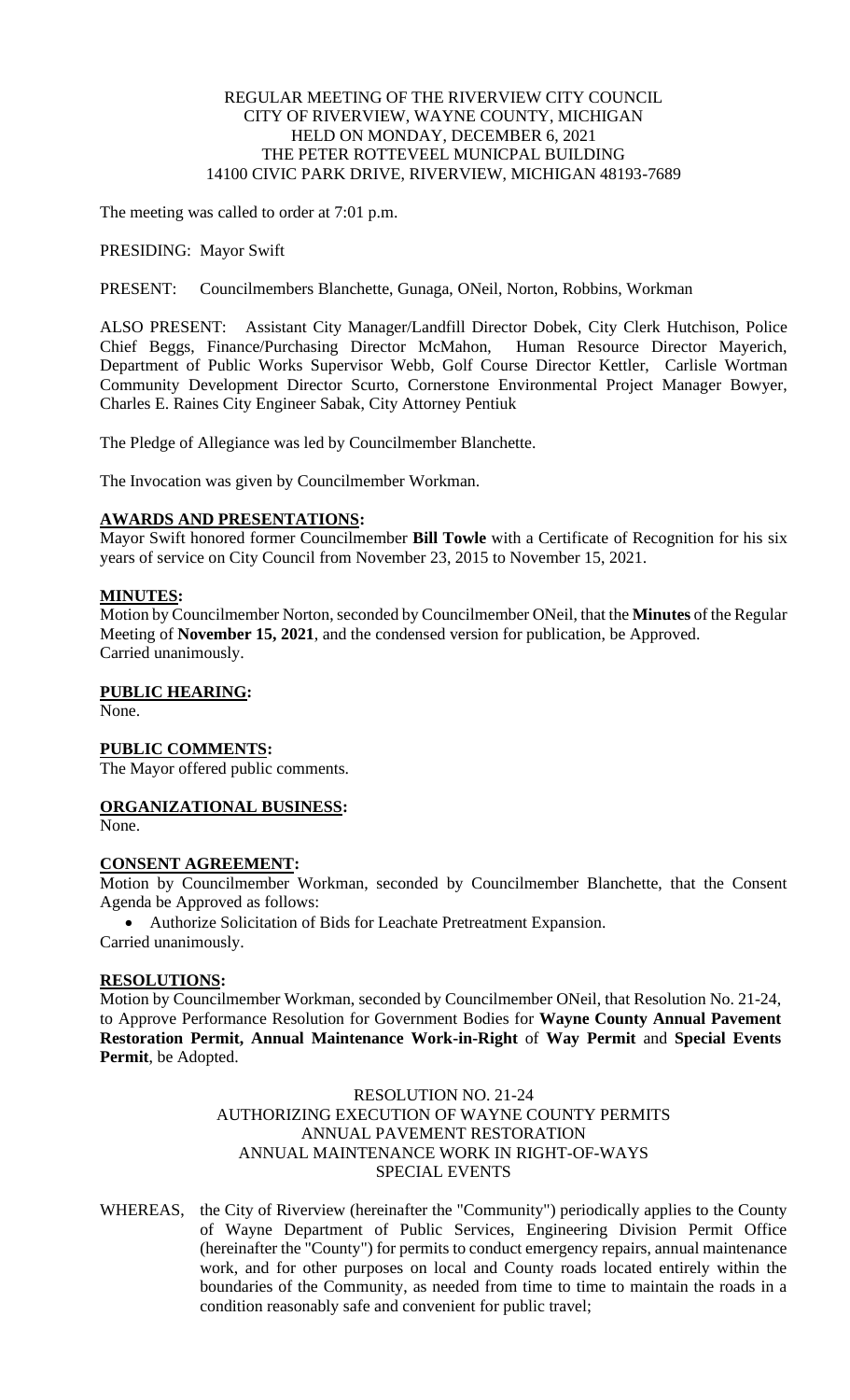- WHEREAS, pursuant to Act 51 of 1951, being MCL 247.651 et seq., the County permits and regulates such activities noted above and related temporary road closures;
- NOW, THEREFORE, BE IT RESOLVED, in consideration of the County granting such permit (hereinafter the "Permit"), the Community agrees and resolves that:

Any work performed for the Community by a contractor or subcontractor will be solely as a contractor for the Community and not as a contractor or agent of the County. Any claims by any contractor or subcontractor will be the sole responsibility of the Community. The County shall not be subject to any obligations or liabilities by vendors and contractors of the Community, or their subcontractors.

The Community shall take no unlawful action or conduct, which arises either directly or indirectly out of its obligations, responsibilities, and duties under the Permit which results in claims being asserted against or judgment being imposed against the County, and all officers, agents and employees thereof pursuant to a maintenance contract. In the event that same occurs, for the purposes of the Permit, it will be considered a breach of the Permit thereby giving the County a right to seek and obtain any necessary relief or remedy, including, but not by way of limitation, a judgment for money damages.

With respect to any activities authorized by Permit, when the Community requires insurance on its own or its contractor's behalf, it shall also require that such policy include as named insured the County of Wayne and all officers, agents and employees thereof.

The incorporation by the County of this Resolution as part of a permit does not prevent the County from requiring additional performance security or insurance before issuance of a Permit.

This Resolution stipulates that the requesting Community shall, at no expense to Wayne County, provide necessary police supervision, establish detours and post all necessary signs and other traffic control devices in accordance with the Michigan Manual of Uniform Traffic Control Devices.

This Resolution stipulates that the requesting Community shall assume full responsibility for the cost of repairing damage done to the County road during the period of road closure or partial closure.

This Resolution shall continue in force from the date of execution until cancelled by the Community or the County with no less than thirty (30) days prior written notice to the other party. It will not be cancelled or otherwise terminated by the Community with regard to any Permit which has already been issued or activity which has already been undertaken.

The Community stipulates that it agrees to the terms of the County of Wayne permit at the time a permit is signed by the Community's authorized representative.

BE IT FURTHER RESOLVED that the following individual(s) is/are authorized in their official capacity as the Community's authorized representative to sign and so bind the Community to the provisions of any and all permits applied for to the County of Wayne, Department of Public Services Engineering Division Permit Office for necessary permits from time to time to work within County road right-of-way or local roads on behalf of the Community.

| Name      | Title           |
|-----------|-----------------|
| Jeff Webb | Department Head |
| Ron Tabor | Supervisor      |

AYES: Mayor Swift, Councilmembers Blanchette, Gunaga, Norton, ONeil, Robbins, Workman NAYS: None. EXCUSED: None. ADOPTED this 6<sup>th</sup> day of December, 2021. ATTEST:

\_\_\_\_\_\_\_\_\_\_\_\_\_\_\_\_\_\_\_\_\_\_\_\_\_\_\_\_\_\_\_\_\_\_